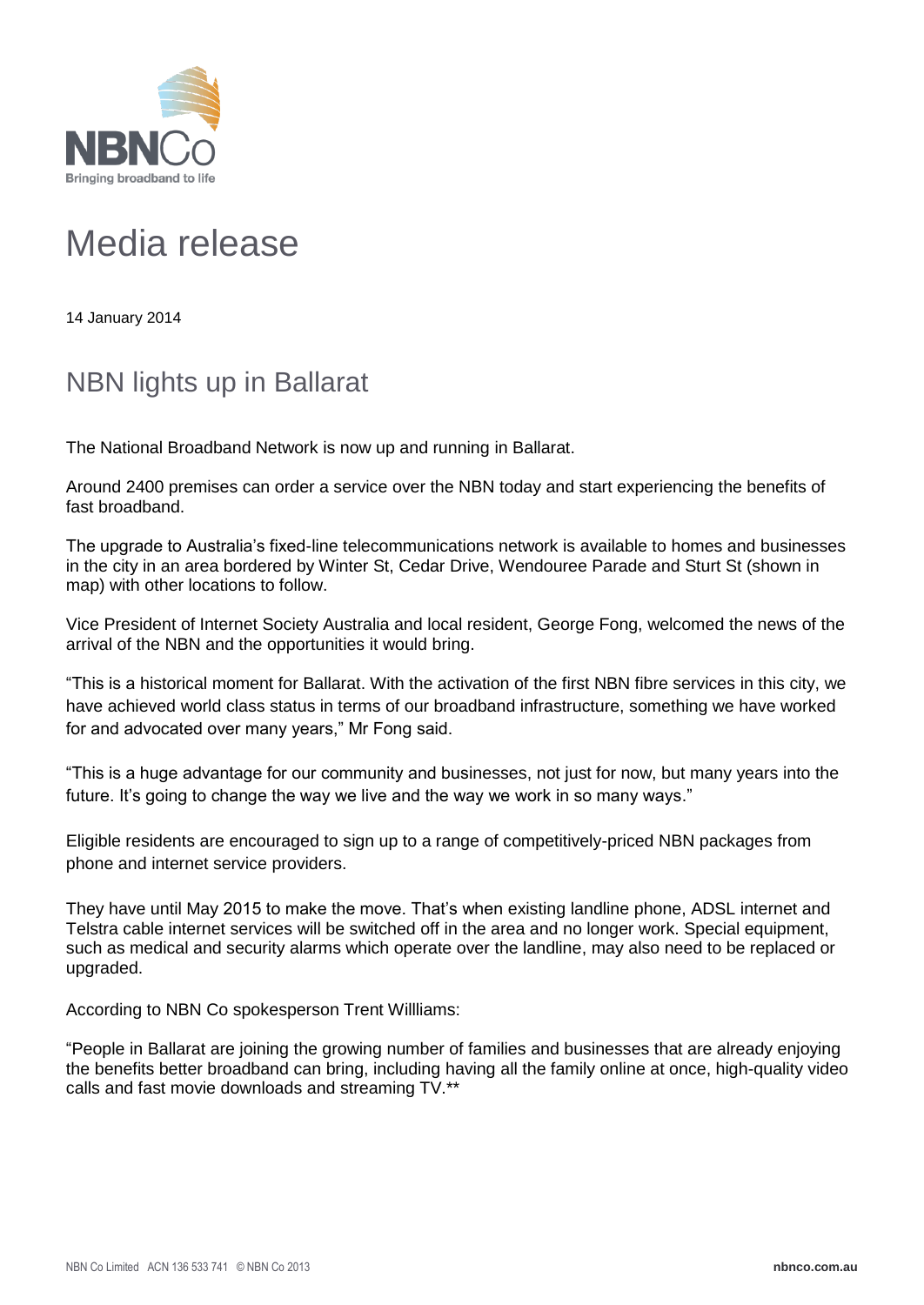"With the countdown underway, now is the perfect time for families and businesses to make the switch to the NBN.

"Even Ballarat residents who don't use the internet will still need to switch to the NBN if they want to keep using their landline home phone. Simply call your preferred phone or internet provider," Mr Williams said.

In addition to the area where the NBN is newly already available, contracts have been issued for physical construction of the NBN to a further 9400 premises in Ballarat, Black Hill, Ballarat East, Ballarat North, Soldiers Hills and Brown Hill.

The fixed-line NBN already passes about 75,000 Victorian premises in both established areas and new developments.

- ends -

**Media enquiries**

Name Nick Creevey Mobile: 0415 515 008

**Ballarat NBN footprint**

■ Ready for Service **Build instructions issued** 



Map data **©** 2014 Google